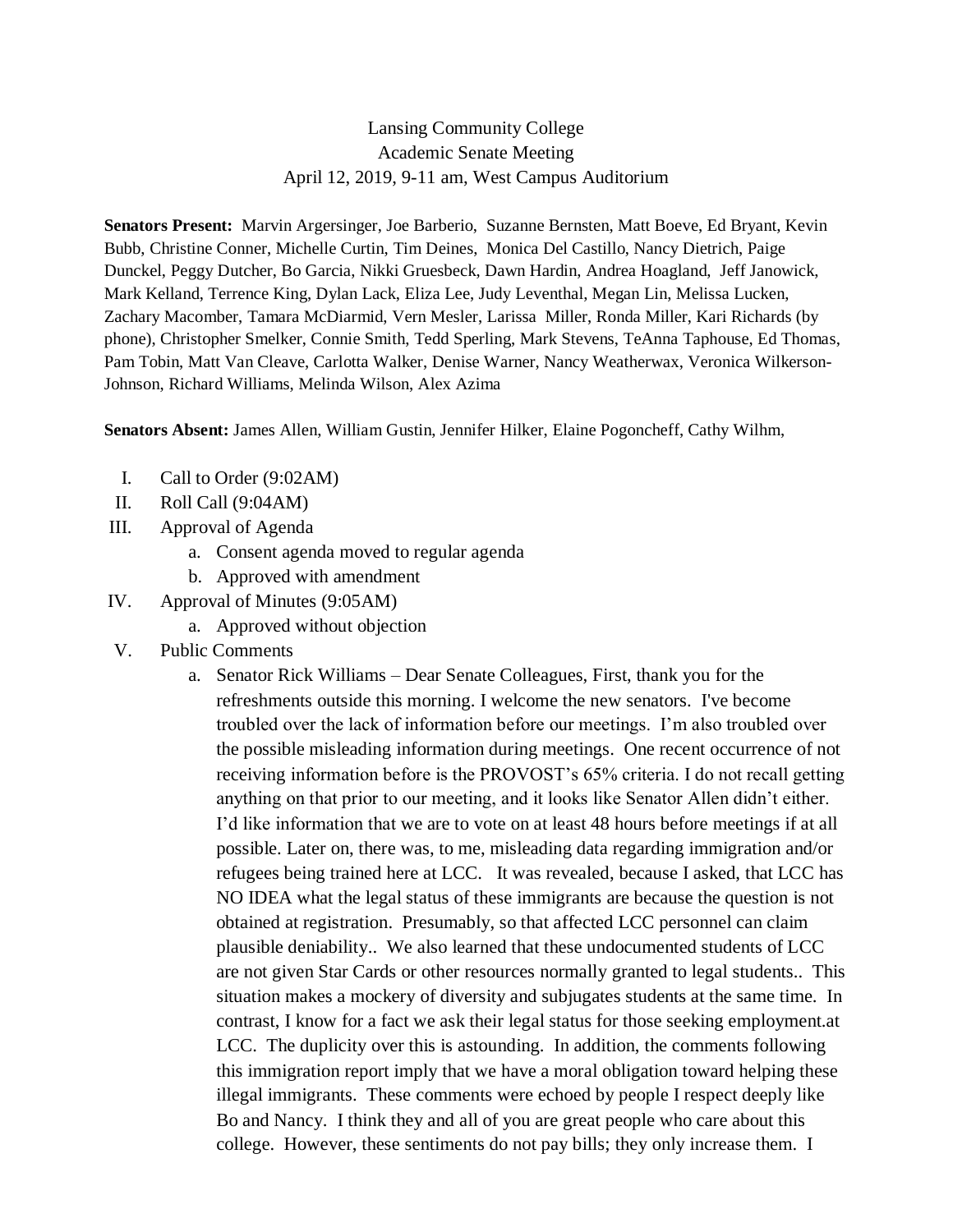expect the administration of this college and the senate, to put aside personal feelings, and do what's best for the college. By subsidizing illegal immigrants, using taxpayer monies, the real stakeholders, we'll have to reduce courses available and increase the cost of them. I think we owe to the students to keep the costs down. Finally, I remind you all, your FIRST moral obligation is to protect the college; If we do not, we risk legal and financial challenges that put us all at risk as enrollment continues to plummet. Thank you for your attention.

- b. Senator Christine Conner From fashion program. Been senator since it began. Brought seniors of the fashion program. See Appendix I for student letters.
- c. Martine Rife Announce Christine Conner's son is going to graduate from HSDCI in June. She got pulled off program to do Guided Pathways and now her program is going away. She did a great job.
- VI. President's Report
	- a. Patty Ayers recommended a new student senator for next year.
	- b. HLC meeting last week. Students led the most interesting sessions. Deaf student discussed accessibility. Director of student veterans of America also had a positive talk. Also went to a talk from a student who was shot three times at Virginia Tech.
- VII. Provost's Report Sally Welch
	- a. Update on gradebook. Trying to figure out last day of participation in courses. Linda Hamlin and E-learning tried to get reports out of D2L. Asked that dates be put into the gradebook so as to not bug faculty. Looking at attendance, participation, and discussion boards. Please keep entering dates until the end of the semester. Task force will meet soon and will update until PA days in May.
	- b. Asking for input. MBS is our textbook dealer for college. Opportunity to have allinclusive access with MBS. Students will have access to digital material, up to 2 weeks to decide if want, can opt out and opt back in. If they want print material, it will cost small amount. Textbooks printed and sent to the house. The proposal will help with overall cost saving for students. It also helps with DOE regulations. It doesn't change anything you're doing right now. All textbooks will be the same. For faulty there is an analytics packet. How long are students spending on the textbook? What question do we need to ask MBS to make sure this process goes quickly? Please email Sally Welch with questions.
- VIII. Action Item-Curriculum Committee Course Recommendations
	- a. April 2nd meeting of CC meeting ACAD was approved but not on consent agenda.
	- b. Senator Mark Kelland It was approved pending revisions.
	- c. Senator Denise Warner Martha Madigan had not been contacted
	- d. Senator Mark Kelland Will follow up with that.
	- e. Approved without objection.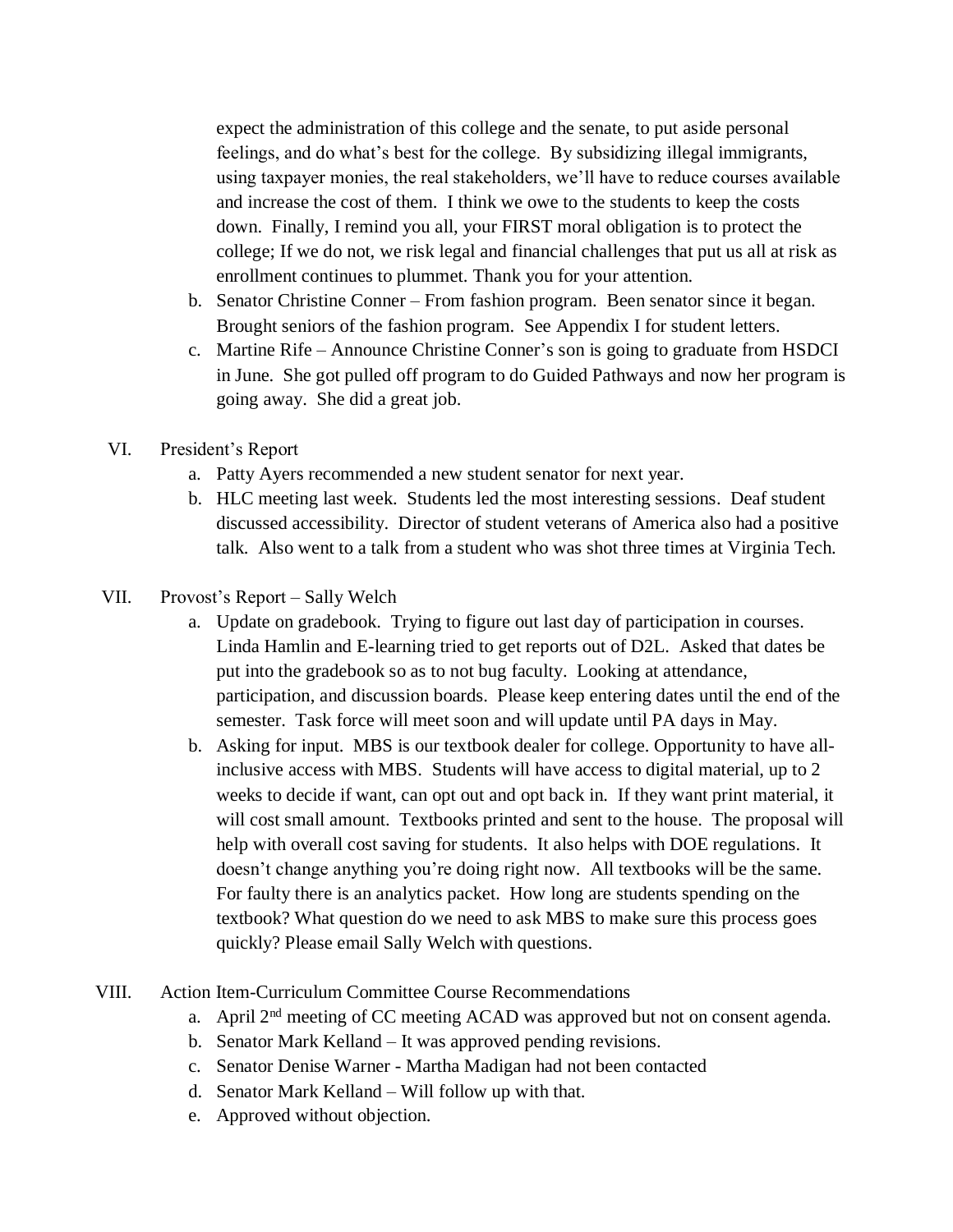- IX. Provost Search Process Executive Committee
	- a. Senator Jeff Janowick Process is well underway. There should be open conversations to public with new candidates. Hoping for June, so overlap with Elaine. Concern is in our charter it says that the Senate should have a roll in the process. Senate should be involved in at least the development of the process. Senate was not involved at all in this search. It is a concern. We will be searching for a new president soon. Interest of the executive committee is awareness or engagement in the process. There are faculty members on the search committee but we had no input. Just because someone is on the senate is not the same as representing the senate. More interested in the process. Future iterations of this process, our charter says is part of the commitment of the college to involved in shaping those processes. Senate should not necessarily appoint people but there should be consultations.
	- b. Senator Mark Kelland SOAR needs to be aware of this. Also we have new senators. There is a fine line. WE always want people to be involved. Let us know if people want to discuss issues.
	- c. Senator Christine Conner Can Executive leadership team of the senate interview candidates and give opinion to hiring committee. Form a process for the future.
	- d. Senator Mark Kelland Charter says we can recommend a framework so this is a good idea. Put it on SOAR committee agenda.
- X. Consolidating General Education President Mark Kelland
	- a. See Appendix II. Was sent forward with Curriculum Committee. Academic Affairs Project Manager Rafeeq has gotten 20+ groups to agree on the new proposal. Rafeeq will go forward with final information sessions, will recommend to the provost to streamline general education. It will not require any program to change any pathway. Just blending CORE into MTA for the ease of appearance to students and faculty. Advisors have reviewed it through
	- b. Senator Peggy Dutcher From faculty member /advisor Luanna Clark "Sounds good in theory but my main concern as an advisor is not made clear in this document. Do they pick any 5? Or one from each category? My fear is they will avoid science and math like the plague. As a science person and advisor my concern is that we have very specific outcomes to determine what a core class is like. Those will be lost if a student can pick any humanities, science (that is MTA), etc. Not requiring communication skills which is something employers always ask for is a concern for example. Or classes without the scientific method. Ok, just thought of a third concern. MATH 115, 117 and 118 are not MTA for good reasons. But they are core and are very suitable for certain majors. We will lose that if we go to the "one size fits all" mentality and make students with level 5 choose from MATH 119 or STAT 170 and no other options more tailored to the major. However I also don't see 115, 117 or 118 becoming transferable."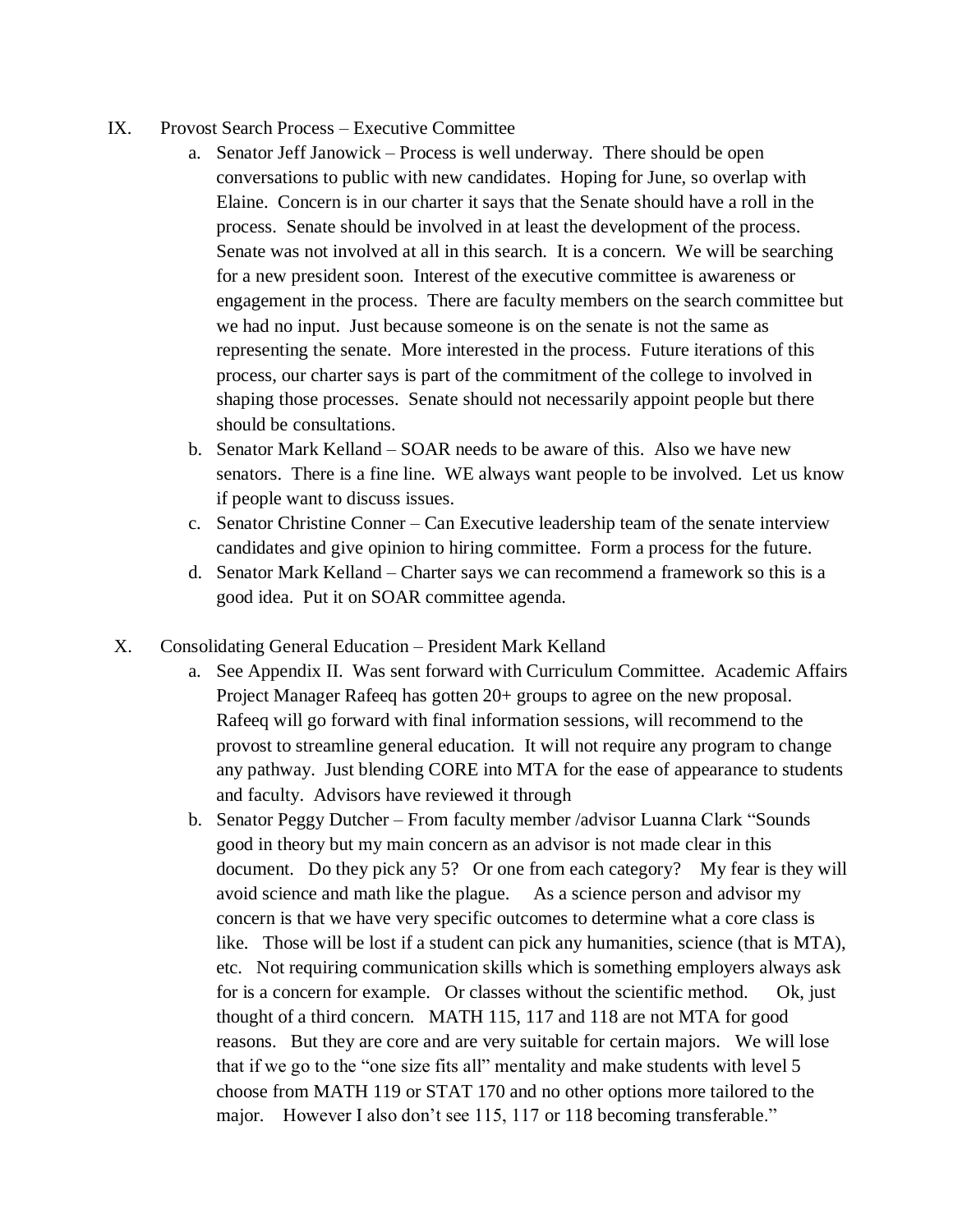- c. Academic Affairs Project Manager Rafeeq McGiveron Both MTA and CORE have Math and science. This would not supersede a students pathway. This is a proposal. There is a bigger framework that is tedious. Those concerns are addressed. Applied courses are for applied degrees. This is all addressed.
- d. Senator Jeff Janowick Feels like this is something we should have more time to discuss. CORE had substantial time to discuss. This won't take as much time. But want to make sure there is good discussion in Senate but even more discussion with departments and how the campus is going to be involved. Let's talk about a process to approve this. Doing it now feels precipitous.
- e. Rafeeq McGiveron– Not getting rid of core. Consolidating MTA and CORE. Not much change.
- f. Senator Melinda Wilson Since new senators do not have this information can we postpone this information.
	- i. Senator Eliza Lee Motion to postpone until next meeting
	- ii. Senator Jeff Janowick Second
	- iii. Approved
- XI. Introduction of New Senators Secretary Eliza Lee
	- a. Elections are over. New Senators will begin April 12<sup>th</sup>, 2019.
		- i. Business and Economics Carlotta Walker
		- ii. Business and Economics Gerry Hadad
		- iii. Communication Media and the Arts Paige Dunckel
		- iv. Counseling Monica Del Castillo
		- v. Health and Human Services Michelle Curtin
		- vi. Health and Human Services Joseph Long
		- vii. Health and Human Services Larissa Miller
		- viii. Integrated English Tim Deines
		- ix. Math and Computer Science Eliza Lee
		- x. Public Service Careers Mark Stevens
		- xi. Science Melinda Wilson
		- xii. Social Sciences and Humanities Matt Van Cleave
		- xiii. Social Sciences and Humanities Nancy Weatherwax
		- xiv. Utilities and Energy Systems None
		- xv. Member At-Large Ed Bryant
		- xvi. Member At-Large Leslie Johnson
		- xvii. Member At-Large Tamara McDiarmid
	- b. A very special Thank You to our outgoing senators! We appreciate all the hard work they have put into the Senate.
		- i. Business and Economics Zachary Macomber
		- ii. Community Education and Workforce Development Pam Tobin
		- iii. Health and Human Services James Allen
		- iv. Health and Human Services Nikki Gruesbeck
		- v. Public Service Careers Ed Thomas
		- vi. Science William Gustin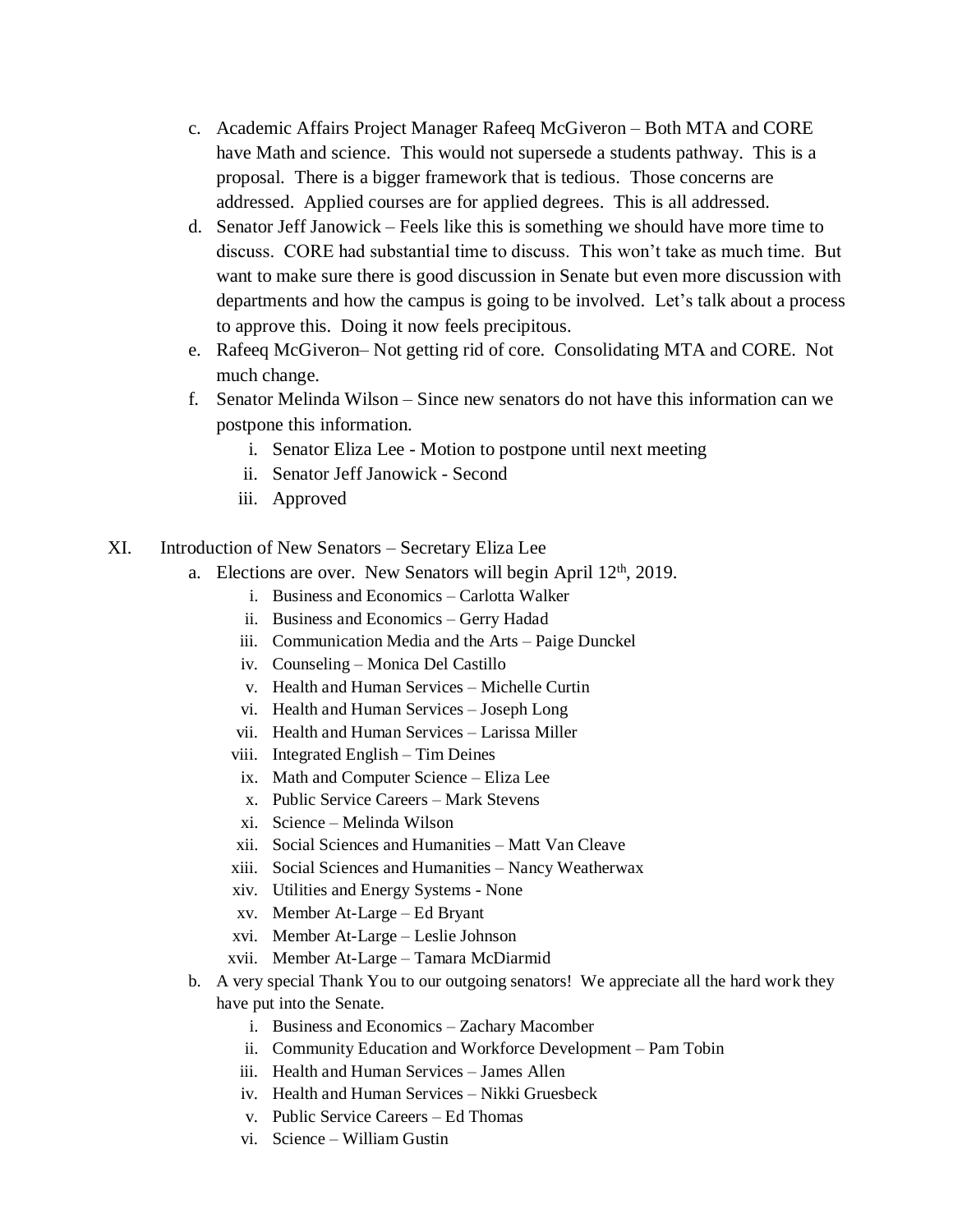- vii. Social Sciences and Humanities Mark Kelland
- viii. Social Sciences and Humanities Jeff Janowick
- XII. Brainfuse Recommendations Update Senator Ed Bryant
	- a. See Appendix III.
	- b. Brainfuse is available 24/7 online. It is embedded in all of your courses, you can take it out.
	- c. Senator Mark Kelland Cindy Storie wanted to discuss the continuation of Brainfuse. Did you formulate a recommendation for her?
	- d. Senator Ed Bryant Have own thoughts on Brainfuse. We feel students are better served if it wasn't an outside service but an internal service. Could we pull something like this together? We already have an online chat function in place.
	- e. Senator Peggy Dutcher What's the next step?
	- f. Senator Teanna Taphouse Advise Cindy Storie on the future of Brainfuse. Want to pull more data at the end of the semester so we can compare. Talking about the wrap around as well. Having a relationship with the student, see one on one or online, success coaches and workshops.
	- g. Senator Jill Reglin Feasibility study. Can we really do this? What kind of personal and costs would this required.
	- h. Senator Michelle Curtin Can Brainfuse be purchased in portions? Are there parts they do better than others?
	- i. Senator Jill Reglin- Asked that question about the Writing Lab but don't think that's possible.
	- j. Senator Tedd Sperling Contract was for 5000 hours which was \$150,000. What could you do with \$150,000 in the Learning Commons. There msut be much more affecient and useful uses for the \$150,000.
	- k. Martine Rife This service is pay per use. We don't pay for anything we don't use. To do in house we'd have to do research on the cost and see if we can get people to work those hours. Whatever happens make sure that something is always in place. Do not take away a service from students.
	- l. Senator Joe Barberio Three year contract is coming up. Anything we do, we want it to be the best. What is the best use for these dollars? Can we do more with it and be a prototype?
- XIII. Curriculum Discontinuations President Mark Kelland
	- a. Pertains not only to Fashion but that precipitated. There are programs that don't necessarily make money but are a value to the community and we take our community role seriously. Discussion should be about the process. This may be too late for fashion but moving forward we want to encourage a better role in the participation. The Academic Senate requests that the college leadership: Provide a rationale and data for its decision to eliminate the Fashion program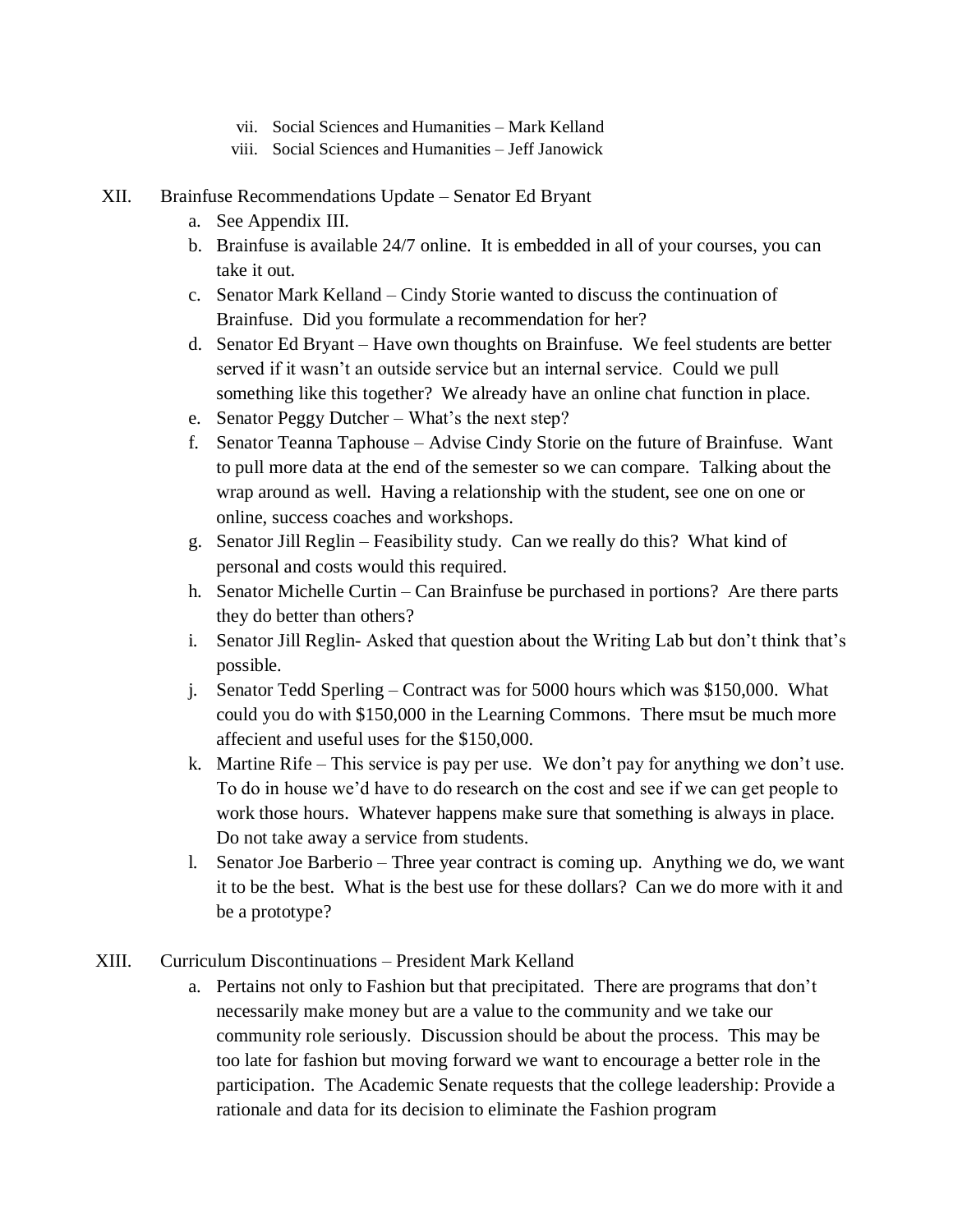- 1. Identify other programs that are currently in the process of teach-out, or in other stages that result in program elimination
- 2. Share the process that is used for determining whether programs should be considered for elimination.
- b. Senator Jeff Janowick We are not taking a position on what was done. But we want to be part of the process and discussion going forward. What is the process and it doesn't seem like there is clear process going forward. In our charter, Senate is supposed to be a part of shaping process that is followed.
- c. Senator Mark Kelland Prior provost said there was no connection between program review and program elimination. Now financial side is including program review as part of program elimination. Senate has not been involved in revisions of program review. We are not trying to be an oppositional posture. WE want to work with the provost and deans to do what is best for programs.
- d. Senator Nancy Dietrich It's not always clear when something is being discontinued why. Is it because of program review, was there faculty collaboration.
- e. Senator Christine Conner Fashion was one of first to go through new program review. Was supposed to do it in 2017 but was told didn't need to. We need to keep that in light when these things come up, all the boxes have been check
- f. Dean Mark Cosgrove Intimately involved in program discontinuation. Looks at CC standard operating procedures. Curriculum Committee looks at proposals by faculty. Look at SOP to see what you really want to do. Reason it wasn't routed through CC and senate is because SOP doesn't require it. It says we don't have to do that. May want to do something about looking at the process before its scheduled to review.
- XIV. Nominations for Academic Senate officers for 2019-2021 Secretary Eliza Lee
	- a. 2 year term, meetings once a week, provost meetings once a month
	- b. President Nominations
		- i. Michelle Curtin
		- ii. Ed Bryant
		- iii. Mindy Wilson
		- iv. Peggy Dutcher
	- c. Vice President Nominations
		- i. Carlotta walker
	- d. Secretary Nominations
		- i. Leslie Johnson
		- ii. Eliza Lee
- XV. Motion to Adjourn
	- a. Senator Zach Macomber
	- b. Senator Eliza Lee
	- c. Adjourn (10:58PM)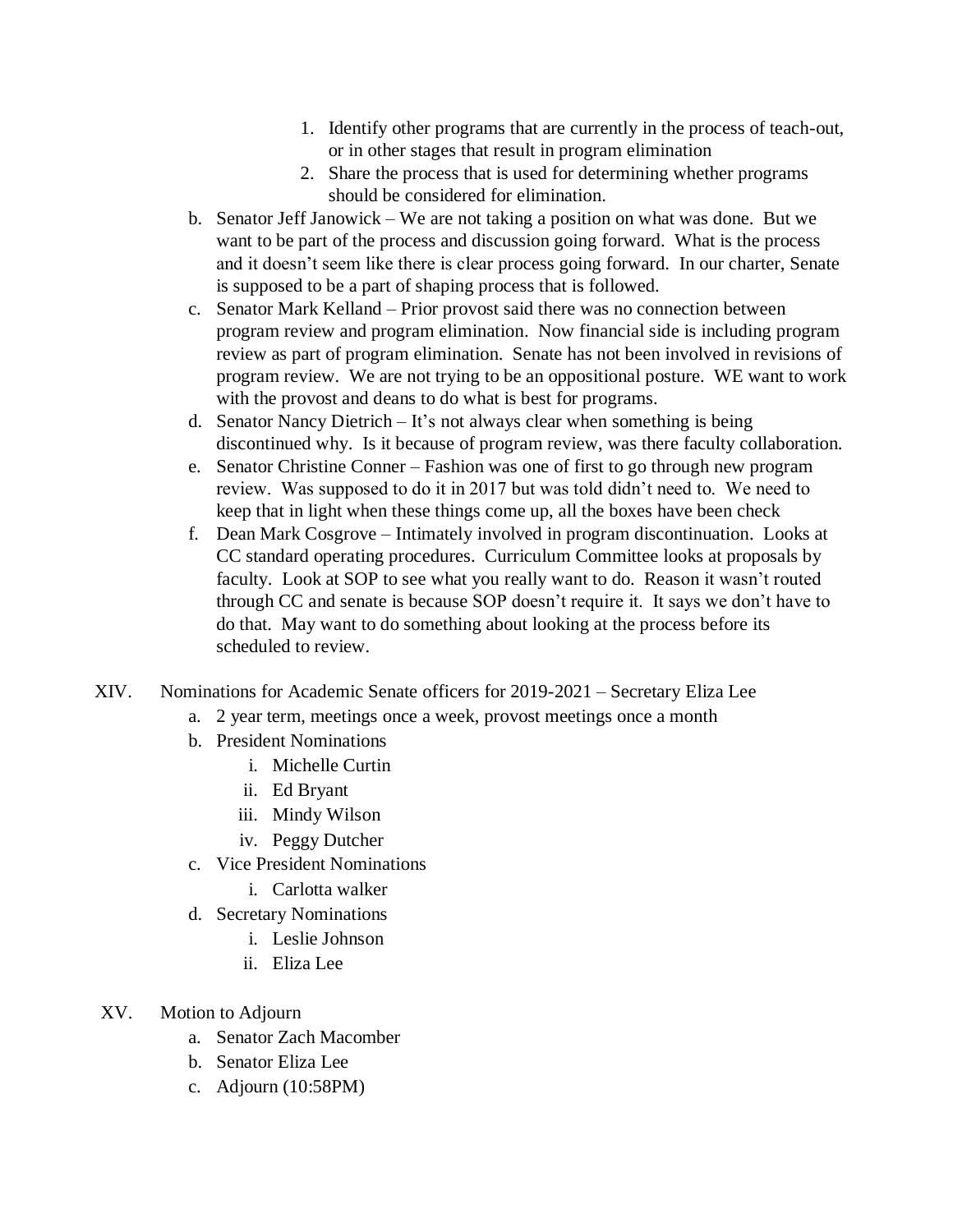*Purpose: The purpose of the Academic Senate will be to provide faculty input and advice to the administration concerning issues of College-wide educational philosophy, College-wide academic policy, and priorities in the College-wide deployment of capital or financial resources, except as covered by the scope of collective bargaining. The Senate will be proactive and collaborative in its approach, seeking consensus whenever possible, and will foster and support effective and transparent communication with the college community. Student learning is the ultimate goal of this body.*

Respectfully submitted by Eliza Lee, Academic Senate Secretary.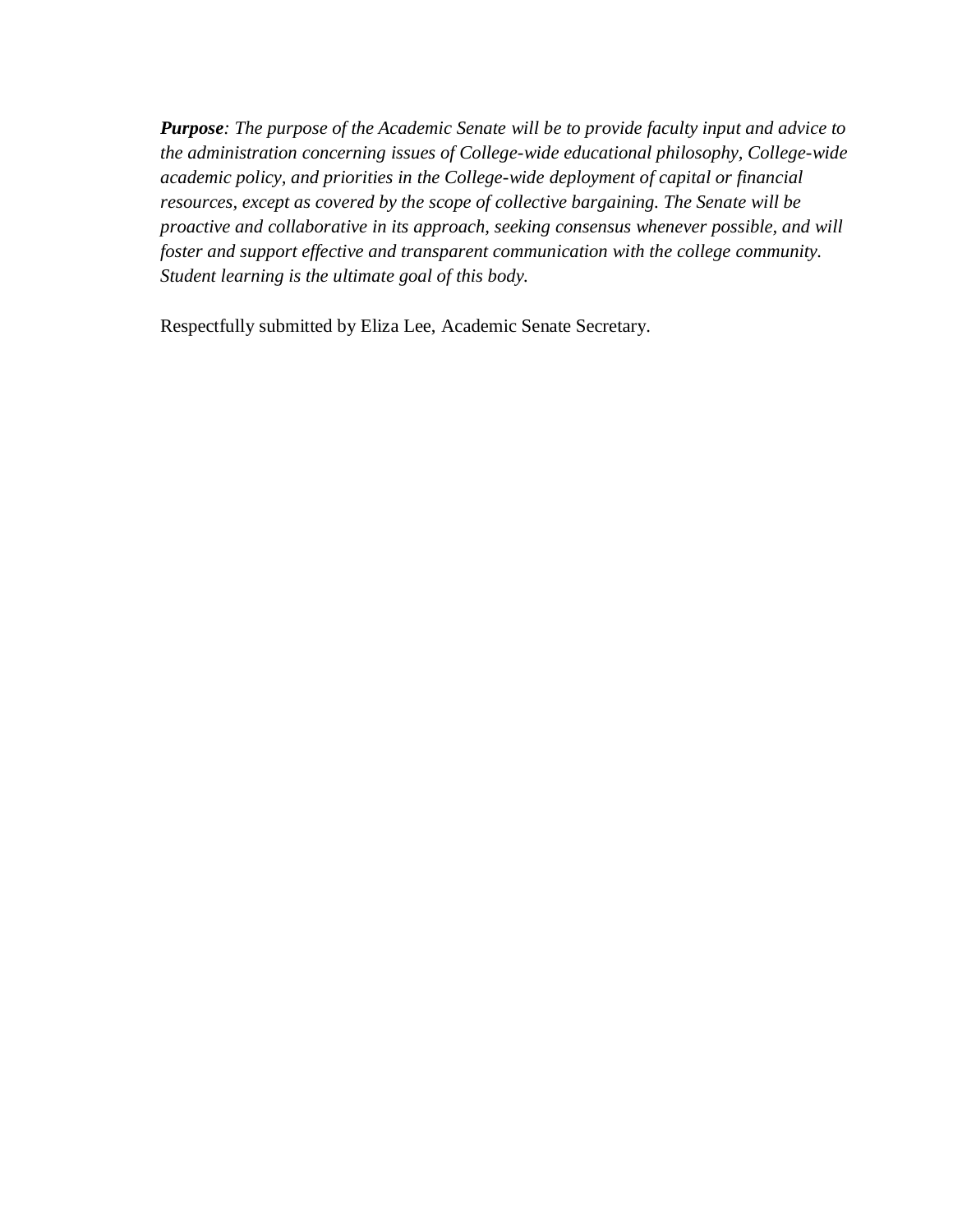## **Appendix I**

When thinking about my past experience with Lansing Community College's fashion program, I am overwhelmed with nostalgia and amazing memories. I was lucky enough to know what career field I wanted to enter when I was in high school, and attending LCC's fashion program helped prepare me for my future academic success at a four-year university, expanded my leadership and interpersonal skills, and motivated me to work hard and achieve my dreams.

I enrolled at LCC directly following my high school graduation in 2015 and started working towards completing classes for my Michigan Transfer Agreement and fundamental courses in the fashion program. The moment I walked through the AOF building's front doors I was treated with kindness and respect. Seldom do you find college instructors that treat you as their peers rather than their inferiors, but every professor in the fashion program made an effort to make all of their students feel welcome and create a safe place for them to grow. I saw down with Anne Wojtkowski and Christine Conner to establish a two-year plan on preparing myself for more intensive classes at Central Michigan University. I had the pleasure of having many classes with Anne who constantly pushed me and geared my assignments towards potential classes I would take in the future. During my final semester at LCC, the fashion program hosted "Hail to McQueen" an avant-garde inspired fashion show that students were required to create an original garment that had 30% or more of it's contents repurposed from unconventional materials. My garment consisted of electricrical wire, PVC piping, and a furnace filter shaped like a historical ruff.

I have had great success at CMU. I am currently a second-year Resident Assistant, the Vice President Of CMU's chapter of the National Residence Hall Honorary, and was awarded the west region scholarship by the American Association of Textile Chemist and Colorists. In addition, I recently traveled to Fort Worth, TX for AATCC's International Textile Conference where I learned a vast amount of knowneledge on fiber chemical engineering and sustainability going forward in the fashion industry. I owe a great amount of my success to LCC's fashion program and if it's dissolved, so many young people will lose the opportunity to find themselves in the arts and prepare themselves for a career in the multi-billion dollar fashion industry. I am very passionate about retaining LCC's program, and I ask if you have any questions or would like to hear more about my journey to reach out to me personally:

Joshua Golden (517) 719-3395 [Golde2jr@cmich.edu](mailto:Golde2jr@cmich.edu)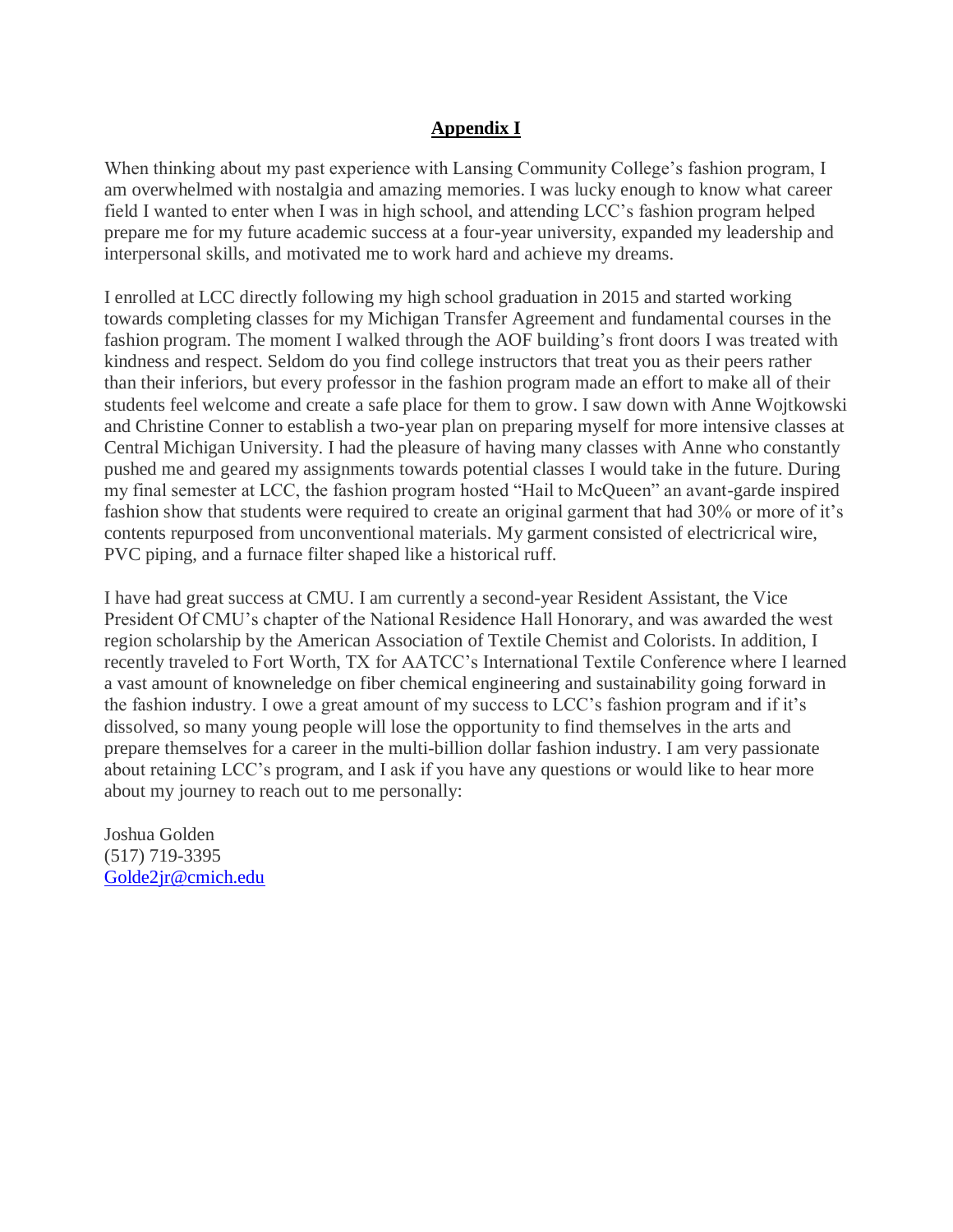### Good evening,

As a Lansing Community College alumni, and graduate of the Fashion Marketing program, it is with absolute appreciation that I have the opportunity to speak on behalf of my experience at LCC. The greatest reward that the fashion program has provided for me was the ability to cultivate an open understanding regarding my personal, professional, and artistic perspective.

While attending LCC, I was consistently taking 12-16 credit hours a week, on top of supporting myself through (2) part-time jobs in the retail and property management industries. During my last semester in the fashion program, I was presented with an opportunity to move to Portland, Maine and become the Leasing Manager at a student housing asset that was consistently underperforming in the Peak Campus portfolio. As a Leasing Manager, my role was to lead a brand-new leasing team, actively uncover the needs of my target market, and cultivate brand recognition through creative marketing outlets that would stand out from my competitors. Some may compare my degree to my current career path and undoubtedly think that the industries are unrelated. However, through the stimulating mixed curriculum of the fashion marketing program, I was fortunate enough to have developed a creative vision that leaves me unparalleled to my peers in my current industry.

As a result of unyielding hard work and burning the midnight oil on more than one occasion, I can proudly attribute the creative and operational success of my present day career as a National Leasing Specialist to the core skills and knowledge absorbed through the LCC fashion curriculum. With bold optimism, my hope is that this message is a testament to artists, content creators, and professionals who unquestionably deserve the opportunity to explore their artistic passions through a program that works in accordance with the flexible and affordable nature of a community college curriculum.

Very respectfully,

Lea Faulkner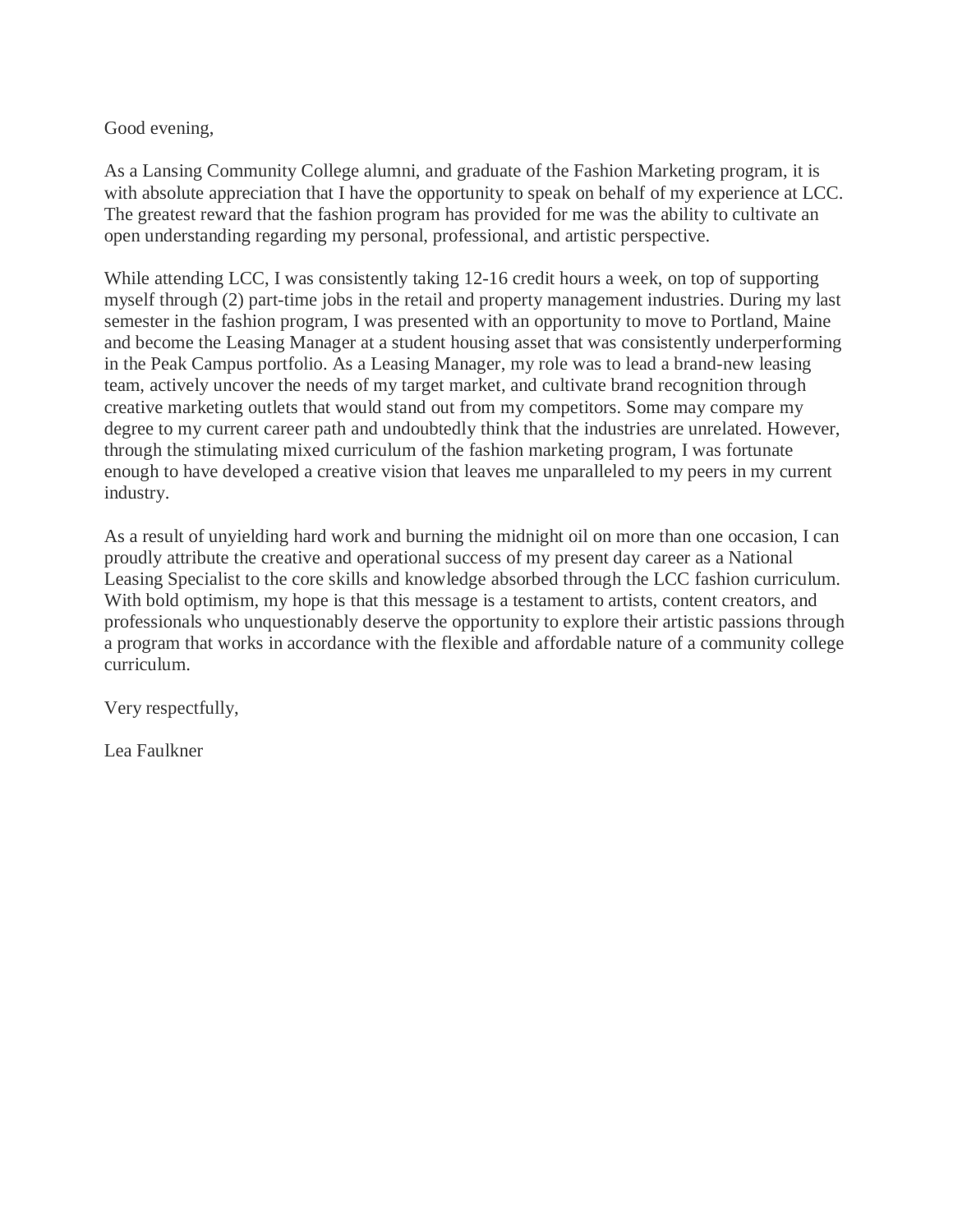To Whom It May Concern,

It was recently brought to my attention that Lansing Community College is planning to end their Fashion Design Program. This greatly saddens me as I am the proud father of one of the program's graduates. I believe that my daughter, Denise (Beard) Llamas, may have been the first graduate to earn a degree in this program.

With the education she acquired at LCC, she was well prepared to continue her learning at the Fashion Institute of Technology (FIT) in New York City. It was the education obtained through her classes at LCC that contributed greatly to her success at FIT and her future career in the fashion industry. It was not only the design classes that were a benefit to her but also the manufacturing based courses that put her ahead of her peers in the industry. The LLC program was extremely well structured and balanced.

Denise currently works in New York City in the fashion district in a management role.

I write this letter today to simply encourage the College to reconsider the decision to end this program. Some may think it is not a serious course of study but I for one would disagree. The fashion industry is massive and requires a source from which they can find qualified, educated individuals to support their endeavors. LCC has been that source and can continue to be that source for many years to come.

Thank you for your time and consideration.

Dennis Beard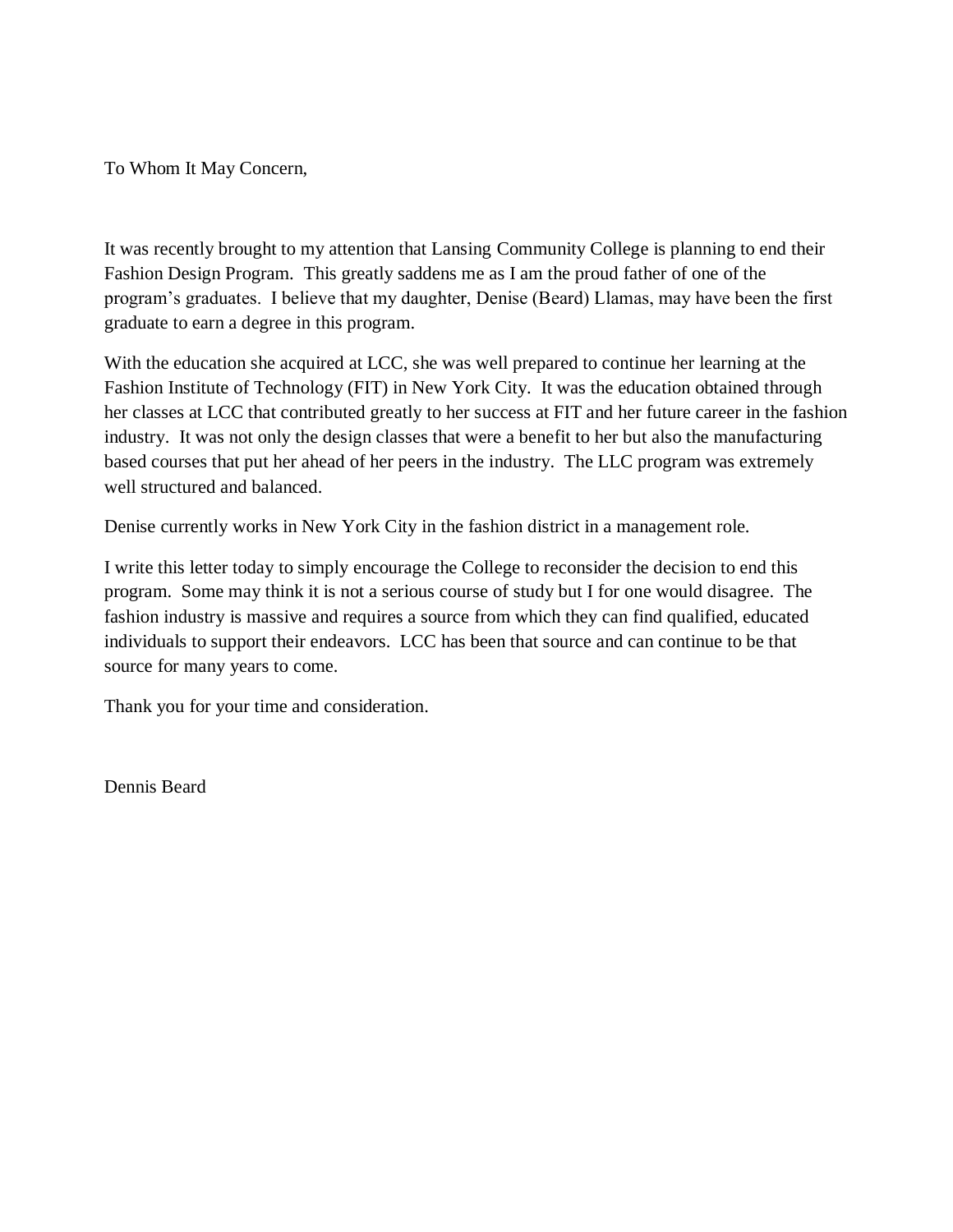Dear Sirs and Madams,

My name is Leslie Wilson-Dudley, and I am currently a student in the Fashion Program at LCC. As the eldest in the program, my previous fashion background was in retail at such stores as Hudsons, Gantos, and boutiques that finally led me to learning to sew. I've sewn (and sold) for schools, individuals and fashion shows. As I've always wanted to enter a formal educational program for fashion, life of-children, marriage, care taking, illnesses and much more, prevented me from doing so. So when I learned that LCC opened up a program, (on West Campus) I ventured to meet & speak with several staff members. My pursuit then, ended with life shoving my dream to the side….again.

Being determined, I made the plunge in 2017 to enter LCC's and head straight to the Fashion Program after caretaking my ill husband for 7 year. I was exceedingly happy and honored to come before the professors of the program w/ items I'd made and praying what I showed them would qualify me as a candidate for the program, especially because of my age. To my utter surprise, ALL five of them present were a bit impressed and highly encouraged me to enroll as I was told I could be an "asset" to the younger students due to my experience in fashion, sewing and sales. I went home and CRIED for two days, thankful and grateful that I could finally become a FASHION STUDENT!!

My time in this program has fulfilled every expectation and MORE!! To learn: the un-ending importance of textiles and production; multiple CAD programs; styles of illustration; retail functioning on every level; manufacturing of clothing and other goods-from paper to wearing… I could go on and on!!! The multiple layers of the skills and experiences of this teaching staff has given us students a new and different lesson every day we attended! This fashion program rooted in the professors and instructors that have taught it, wrapped me up and gave me (us) MORE than a well-rounded education, but unforgettable experiences and a "family" of diverse classmates whose skills received here at LCC, will take them far. If I lived to be 100 yrs old, my attending LCC's Fashion program will top as one of the greatest I have ever experienced!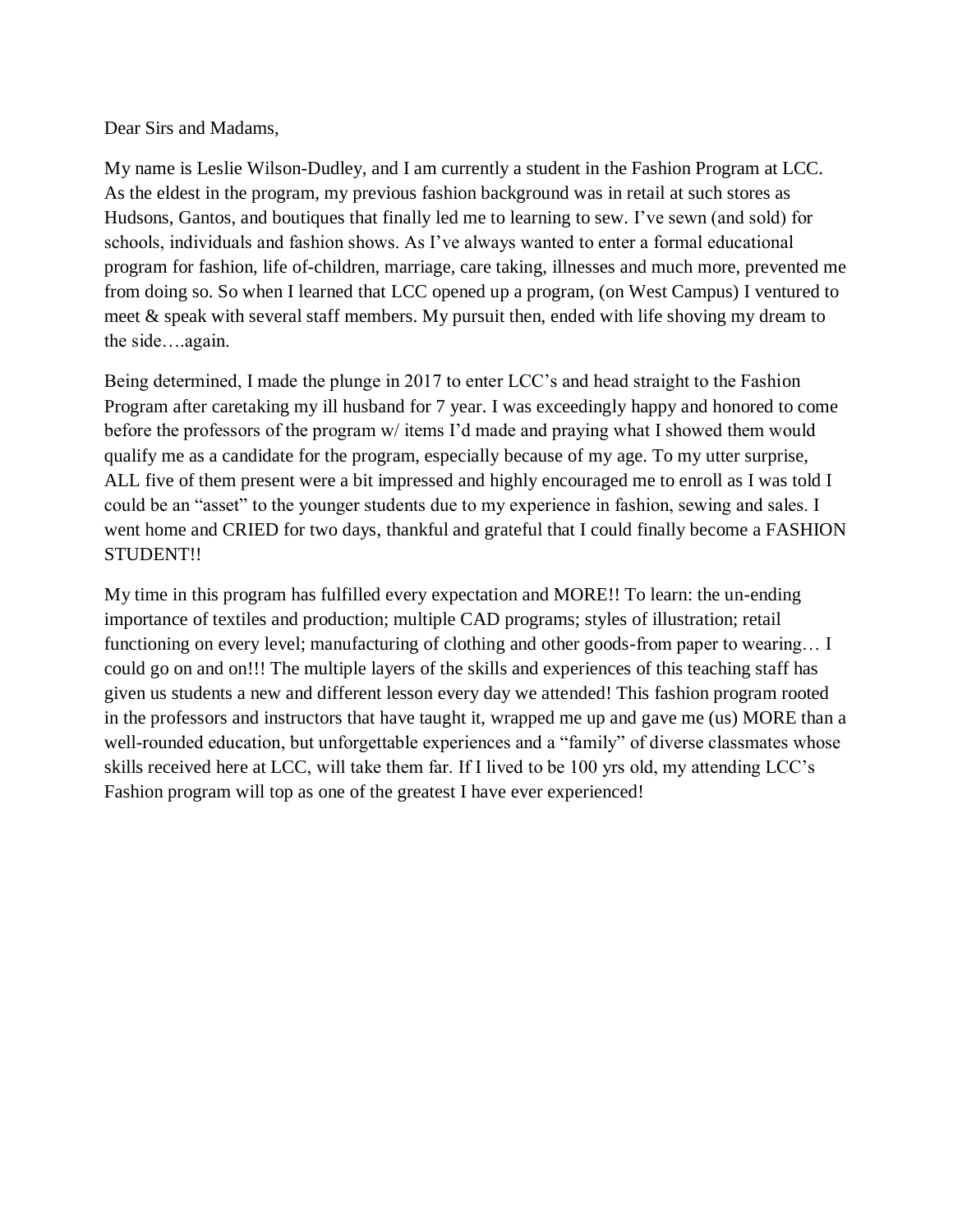### Fashion Program Statement

### By Kimberly Knox

When I first came to the fashion program in Fall 2017, I was shy and in an emotional shell of selfdoubt, this program has given me the self confidence and pride in being who I am without the approval of others and helped me see the world in a brighter light.

Some say being in a small program is a bad thing, but I couldn't imagine our program any other way; seeing the same friendly faces every day to work together, to support each other, to laugh together, and to grow as not just students in a class but a second family. Interaction between each other feels completely natural due to our growing friendships of each day we spend together, having better work environments from being able to express ourselves openly with each other of our thoughts and ideas.

Joining this program was one of the best decisions I have ever made, and the thought of this program ending soon tears my heart to shreds to know that future students won't be able to have the same impact or experience that I had. I will always cherish my experiences, memories and friendships that I made over the longevity of these past two years and would give anything to experience it all again with the same people who I will cherish even when we graduate and part ways.

This program means the world to not only me but all of us in the fashion program, without this program we would not be who we are today without the guiding support and constant pushing of our teachers, the emotional support of each other and the ups and downs through our learning experiences from this program. We ask you to reconsider the decision to cancel our program in hopes of giving future fashion designers in the Michigan area a chance to reach their dreams through the guidance of our wonderful teachers, who will help them see the world as bright as I see the world now thanks to them.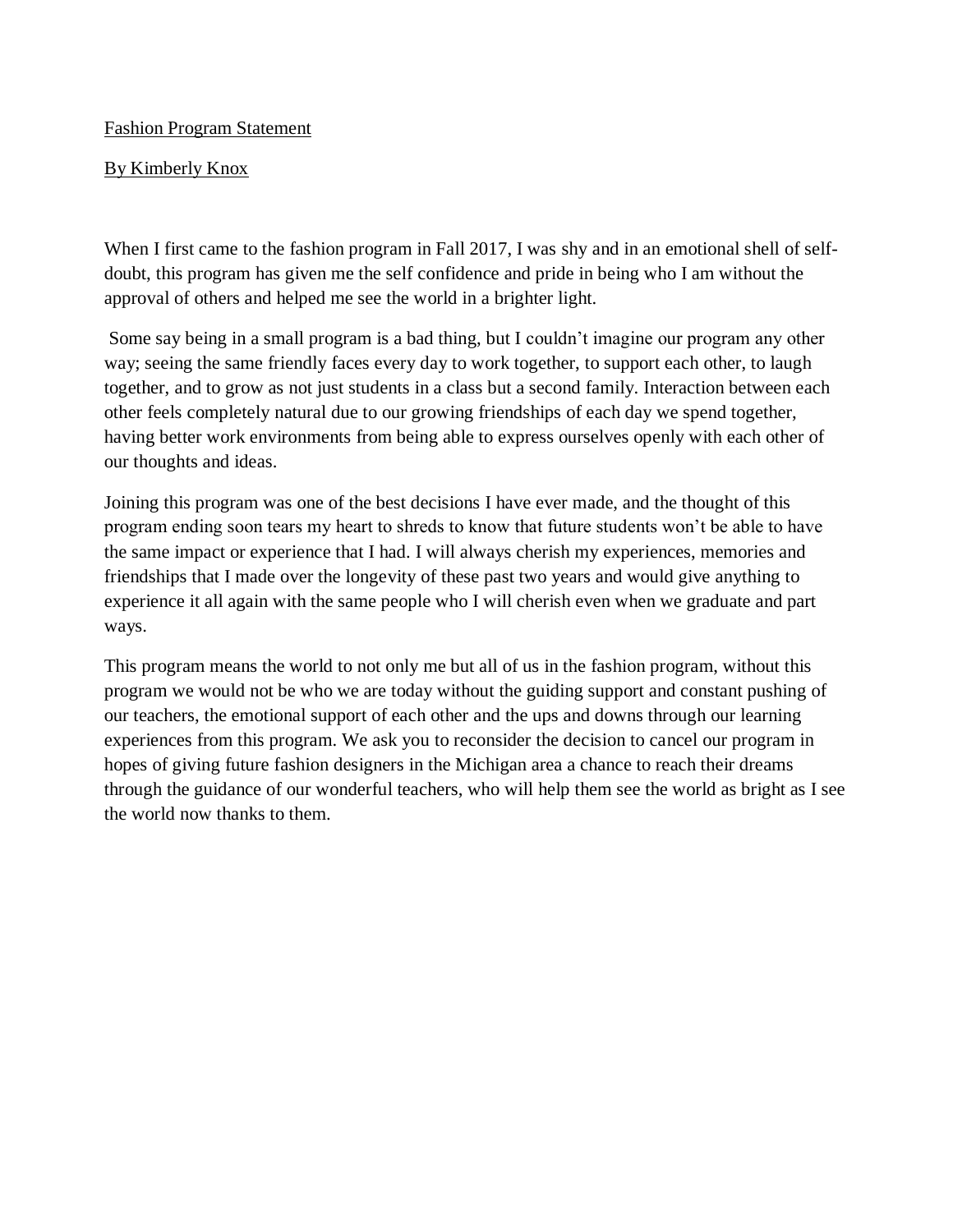### **Aaron Parker**

How does it affect me - the negative and positive

- I can't finish my career in fashion at LCC and I can't go to a 4 year college because I cannot put myself in debt and taking out loans is just not possible
- The opportunities that I got out of this program were really good. Last summer I did a styling job with hair, make up, and outfit's and even did an event too for a songwriter/singer from the Lansing area.
- Everyone that I've met through the program, each person brings something different to the table and opportunities to learn from....

How I feel about it

- Well... in plain English it sucks because I have been planning on going to this program since I was in pretty much middle school - this is all I really wanted to do.
- I am glad that I got my certificate done in time but I really wanted to do the whole thing get an Associate's degree - because fashion is everything to me. I love fashion and brings out the creative/ kind of weird side of me in Fashion
- I started in the high school program ERESA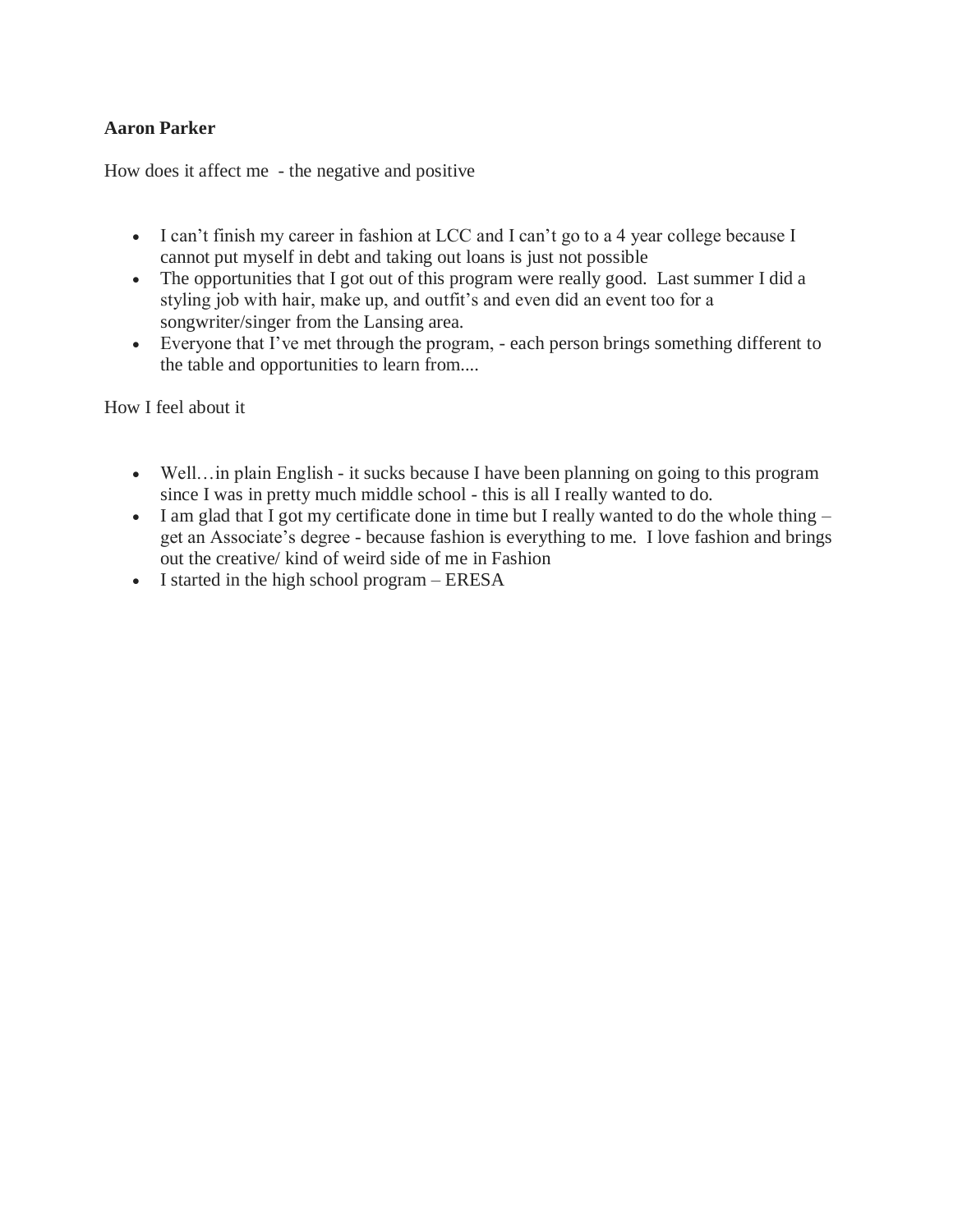My name is Yasmin and I am from Somalia. I would like to tell you a little about myself, and my journey to education.

It has been my dream to be a fashion designer, since I was a child. I shared that dream with a staff member at Peckham, and they supported and directed me to the fashion program at LCC. Through this program, my dream is almost achieved, as I will be soon graduating.

When I heard about the termination of the fashion program, I was disappointed because closing the program means closing the door on the students like me, who are interested in a fashion design, but cannot move to a different state to follow their dreams so easily.

I want to take this opportunity and thank Christine Conner and Annie Wojo for giving us their all, by putting extra time and making sure we learn all we need to know in short time. I appreciate their help, and I am honored to be one of your students.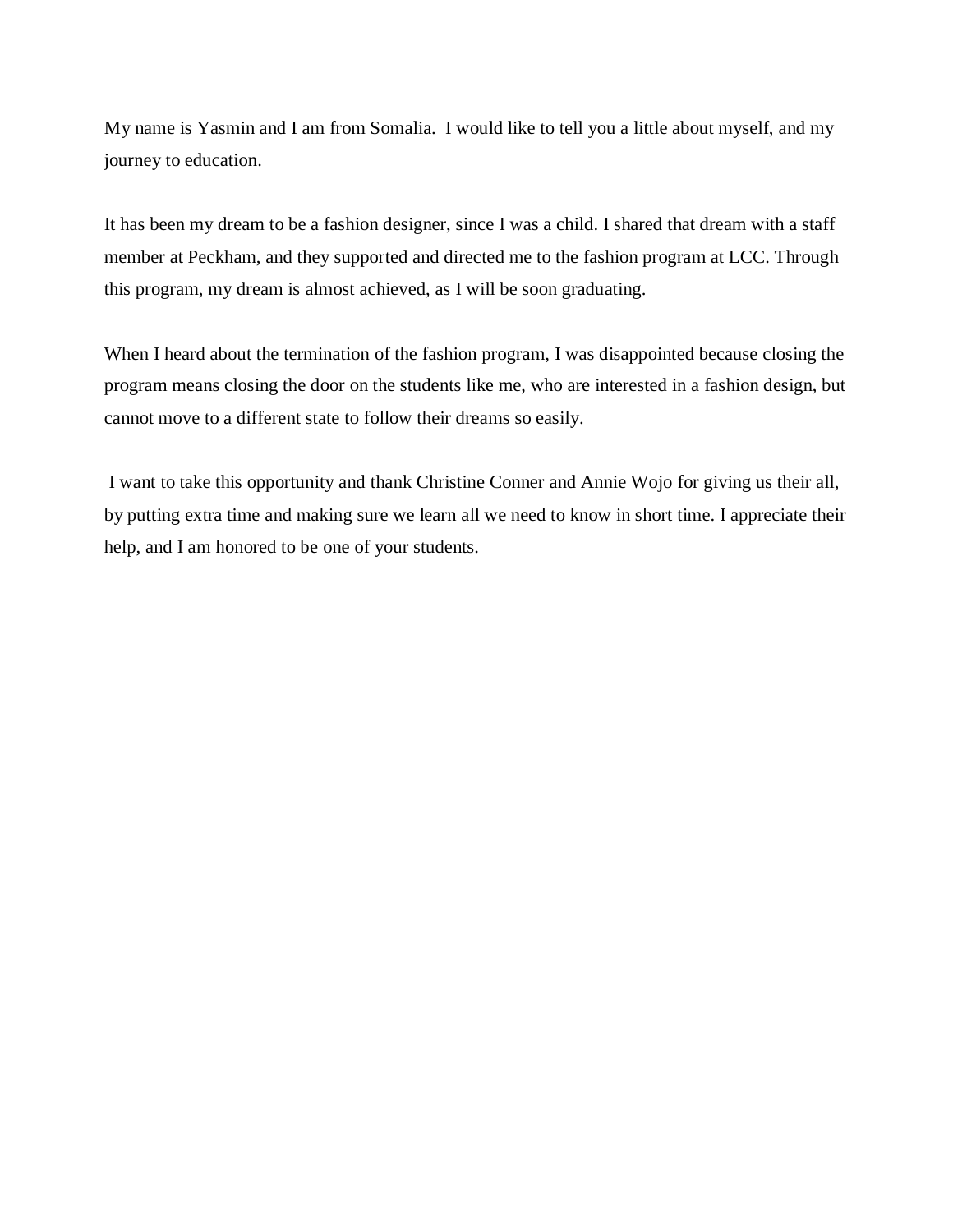### **Appendix II**

### **Consolidating General Education at LCC: A Proposal for Fall 2020**

Date: March 26, 2019

**Proposed:** That LCC consolidate its separate general education requirements under a single flexible General Education which, as articulated in our Essential Learning Outcomes [\(ELOs\)](https://internal.lcc.edu/provost/documents/EssentialOutcomes_Chart.pdf), helps students "prepare for twenty-first-century challenges." Choices of suggested General Education (GE) requirements will be differentiated for students who want to transfer and for students who do not intend to transfer. Students will be offered choices that will unify LCC's GE requirement, and allow assessment of GE requirements to be conducted in light of the College's ELOs.

**Rationale:** Having our degrees draw their general education from two different lists, as currently, is confusing for students and staff alike, and it fails to clarify options when students pursuing applied degrees also intend to transfer. This division also makes it difficult to map our general education outcomes to our ELOs and ensure that the ELOs are being met. Having general education requirements is of little avail if those requirements are not regularly assessed.

**Background:** Every associate degree at LCC needs completion of a package of general education. The reason is to assure breadth of learning, and hence flexibility and preparedness, for our graduates. Currently we have 2 types of general education: Core for applied or technical degrees vs. the MTA (Michigan Transfer Agreement) for transfer degrees. For a comparison, see the chart below.

|             |                  |                |                        |                | Min    |
|-------------|------------------|----------------|------------------------|----------------|--------|
| <b>Type</b> | For              | <b>Courses</b> | <b>Course Transfer</b> | <b>Credits</b> | Grades |
| Core        | Applied degrees  | 5              | Variable               | $16-22$        | 2.0    |
| MTA         | Transfer degrees | q              | High                   | $30 - 37$      | 2.0    |

### **Comparison of Current LCC General Education Types**

**Recommendation:** The Curriculum Committee recommends consolidating our longstanding Core and MTA under a broad General Education that, via each Program Pathway, can be tailored for each specific applied or transfer degree as desired. Transfer degrees would continue to require the full 9 courses of MTA within General Education, while applied degrees would continue to require only 5 courses chosen from the wider General Education list. This will allow applied degrees to continue functioning as sovereign pathways as opposed to functioning as "exceptions to the rule of MTA."

This proposed consolidation, which also is supported by the Center for Academic and Career Pathways, the Registrar's Office, the Director of Assessment, Academic Affairs, and the Provost's Office, would accomplish the following:

- 1) Eliminate the confusion of having Core vs. MTA by putting all general education in one broader list, with courses appropriately labeled when necessary
- 2) Satisfy the needs of applied and technical programs by appropriately allowing their applied general education courses (which by definition are non-MTA)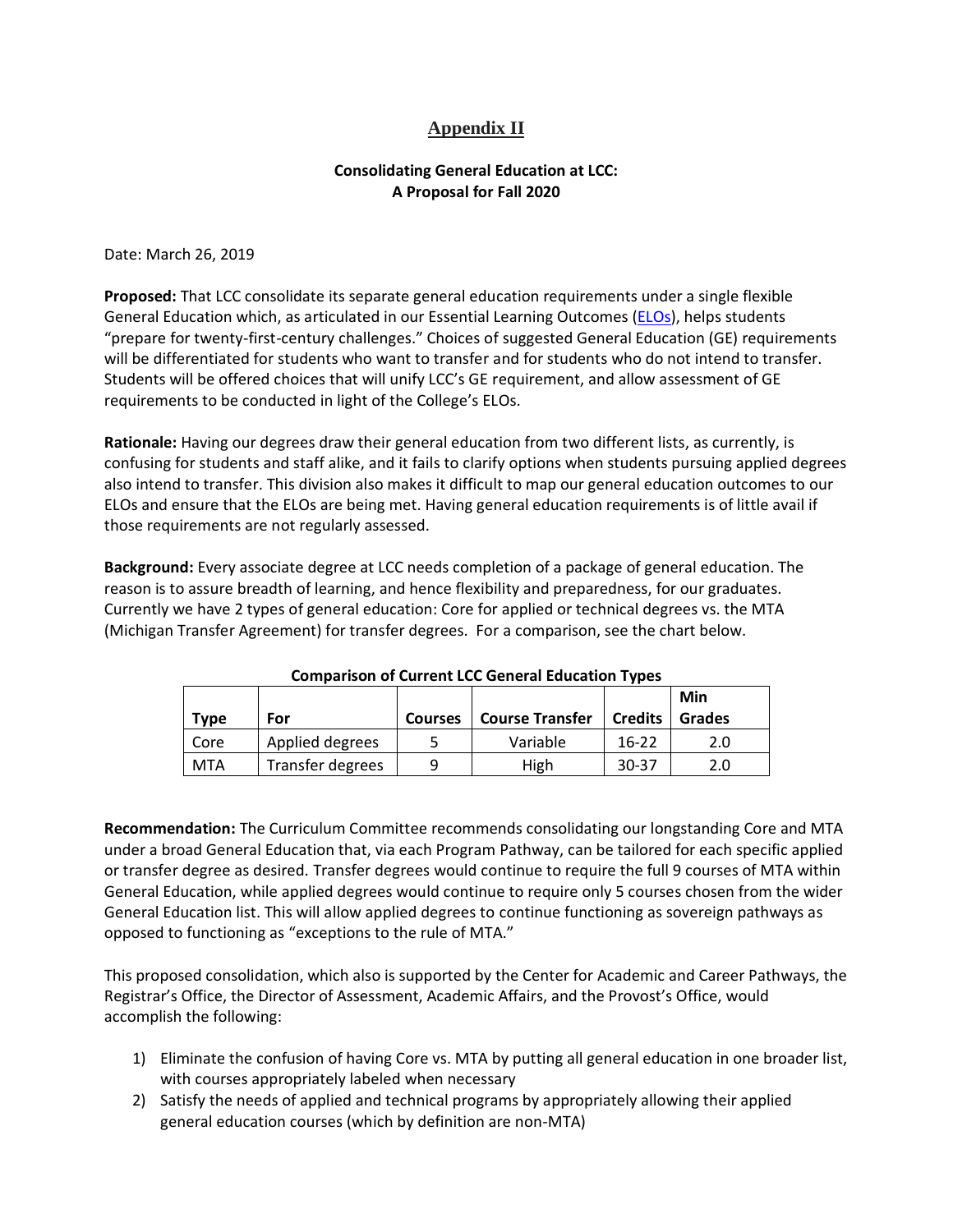- 3) Continue allowing students in applied degrees to take only 5 rather than 9 general education courses
- 4) Continue allowing programs to specify particular general education by putting those courses in the Program of Study category on the Pathway
- 5) Facilitate the mapping of general education outcomes to our institutional ELOs and ensure that our ELOs are being met

**Timeline:** Spring 2019 – Several forums will be held to gather feedback from staff and faculty, and to share ideas on how to create the best program pathways in light of this change. The proposal will be voted on by the Academic Senate in Spring or Summer 2019.

Fall 2019 – Representatives of the Course Information Management Team (CIMT) in each teaching division will work proactively with faculty to adjust all 2020-21 Program Pathways according to the new layout. Catalog and all other related documents will be revised to reflect these changes. Appropriate communications will be developed and shared with all campus stakeholders impacted by this change (faculty, Advisors, Academic Success Coaches, TRIO, Veterans Affairs, etc.). Students following Program Pathways of 2019-20 and earlier, which still use Core or MTA as their general education, can continue following these programs until their normal expiry, which usually is 5 years.

Spring 2020 – Program Pathways will be updated prior to student registration for Fall 2020 semester. Communications will be shared about the changes based on the communication plan.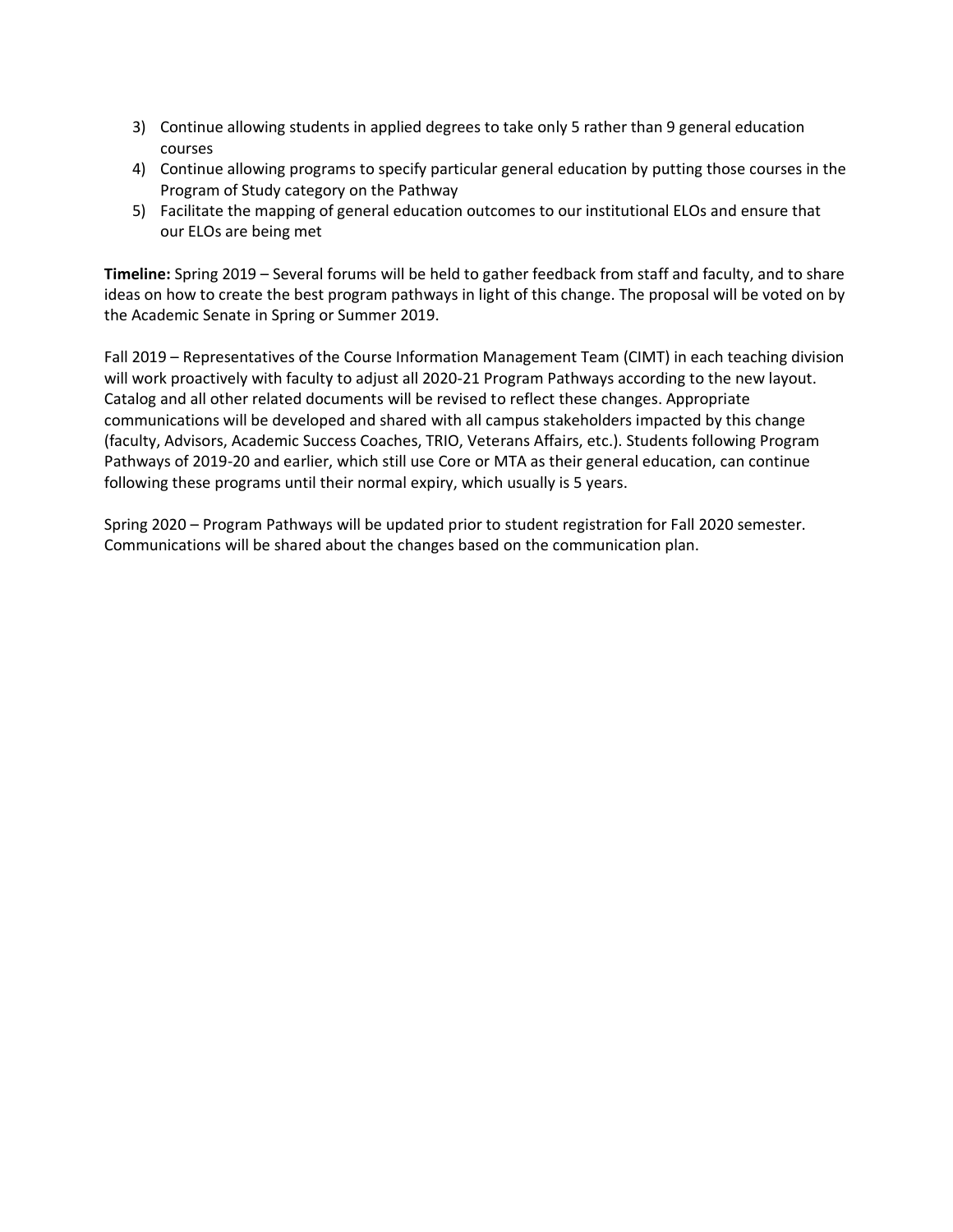## **Appendix III**

# Brainfuse Tutoring Analysis

*LCC Center for Data Science* 

### *August 20, 2018*

## **Executive Summary**

Brainfuse is an online tutoring service that provides Lansing Community College students another option for support in their coursework. The service is offered at a flat rate of \$23 per hour which is not currently charged to the student. LCC is currently is under contract with Brainfuse to provide service through the end of 2018. There are two types of Brainfuse tutoring: Brainfuse "live sessions" and writing lab sessions. Writing lab sessions are each 40 minutes in length while the live sessions have no set duration.

Brainfuse was introduced on a small-scale near the end of the fall 2016 semester, but was not available to all LCC students until October 2017. The analysis presented in this report therefore only examines Brainfuse usage from the beginning of the fall 2017 term through the end of spring 2018. In total, 788 students recorded at least one live session of any length and 296 students recorded at least one writing lab session during these two terms. A summary of the analysis findings are provided in the bullets below.

#### Usage

- Brainfuse usage gradually increased during the fall 2017 and spring 2018 semesters with peak usage around midterm and final exams.
- 994 students used the Brainfuse live sessions or the Brainfuse writing lab
	- 42 students accounted for 50% of all Brainfuse live session usage or about 1,548 hours.
	- 52 students accounted for 50% of all writing lab usage or about 253 hours.
- Brainfuse tutoring services can be accessed at any time. Approximately 55% of Brainfuse usage occurred when the Learning Commons was not open.

#### Student Success

- Students who utilized Brainfuse tutoring service in fall 2017 enrolled in the spring semester at a higher rate than students who did not use Brainfuse. Specifically, 88% of the 249 students who used Brainfuse two or more times in fall enrolled in spring, compared to 71.2% of students who did not use Brainfuse.
- There is no statistically significant difference in course passing rates between students who used Brainfuse and those who did not.
- There is no statistically significant difference in the GPA achieved between students that used Brainfuse and those who did not.
- Students who used Brainfuse attempted and earned more credit hours. In spring 2018, students who used Brainfuse two or more times attempted a median of 12 credits, compared to 8 for students who did not use Brainfuse. These same students earned a median of 8 and 7 credits,respectively.
- Students who used Brainfuse two or more times earned 81% of the credits they attempted while students who did not use Brainfuse earned 78% of the credits they attempted.

Note: Any statistically significant relationship between Brainfuse use and student success does not necessarily imply Brainfuse use is the cause of success. Other confounding factors such as differences between the study habits of students that use Brainfuse and those who do not may be affecting the results.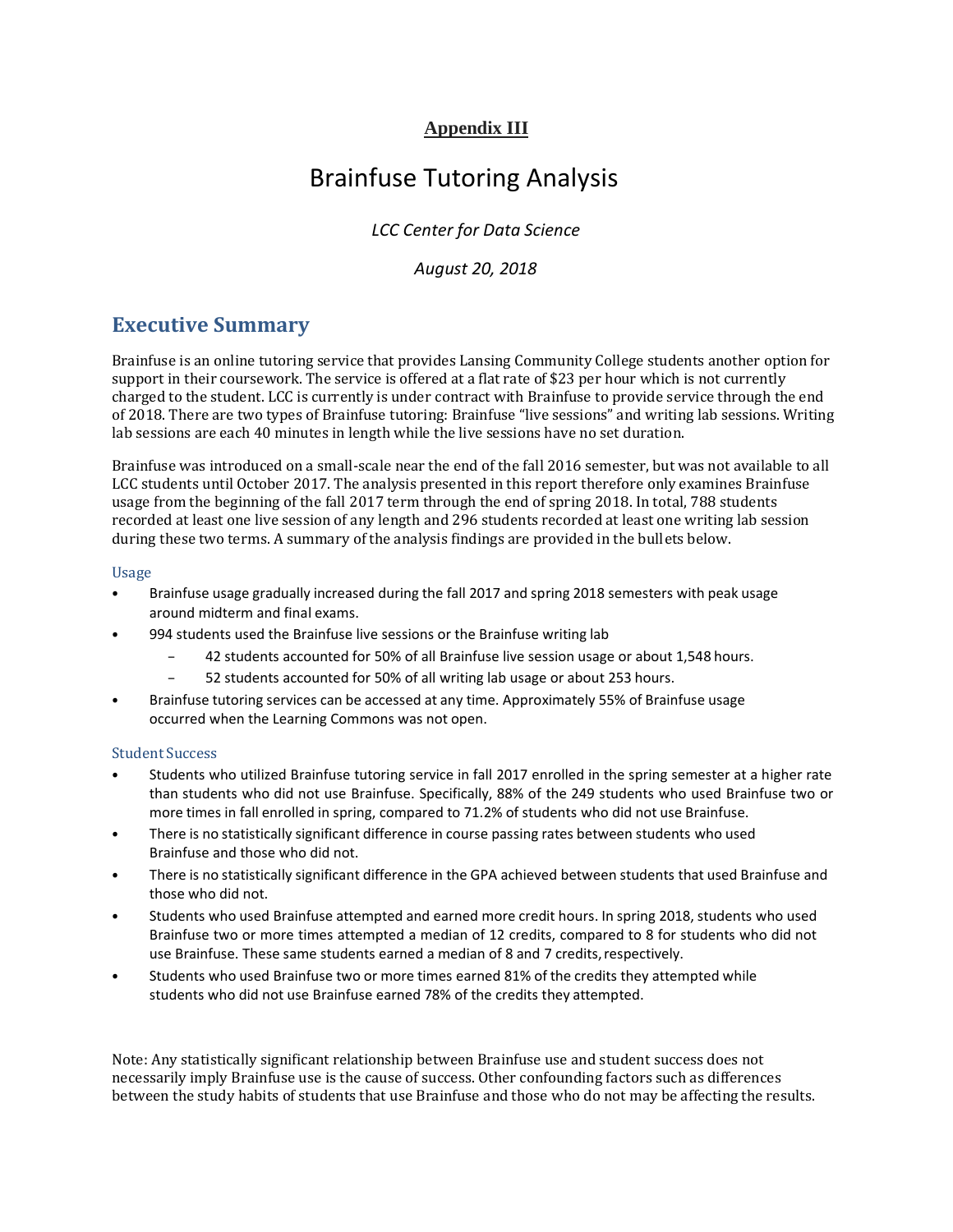## **Analysis Details**

#### **Usage**

Data was collected on the usage of Brainfuse tutoring services by Lansing Community College (LCC) students between fall 2017 and spring 2018. During this time, a total of 994 LCC students utilized either the live session service or the writing lab. Of these students, about half used Brainfuse just once. Table 1 summarizes this information below.

|               | Total<br>Students | Median<br>Sessions per<br>Student | Median Total<br>Minutes per<br>Student | Students with<br>One Session<br>Only |
|---------------|-------------------|-----------------------------------|----------------------------------------|--------------------------------------|
| Live Sessions | 788               |                                   | 33                                     | 390 (49.3%)                          |
| Writing Lab   | 296               |                                   | 40                                     | $155(52.4\%)$                        |

Table 1: Brainfuse Tutoring Service Usage

The usage of Brainfuse live sessions is highly skewed: although the median amount of usage per student is 33 minutes, over 32% of users recorded less than 15 minutes of total usage between fall and spring (15 minutes is the threshold recommended by Brainfuse). This indicates that a small number of students account for a majority of the live session usage. Among the 788 students with a live session recorded, 42 students account for 50% of all usage. These 42 students used 1,548 hours of Brainfuse live sessions. Writing lab usage is similarly skewed. Of the 296 writing lab users, 52 students account for half of Brainfuse writing lab use. Figure 1 highlights this information for live session users.



#### **Brainfuse Live Sessions Usage**

*Figure 1: Brainfuse Live Session Usage*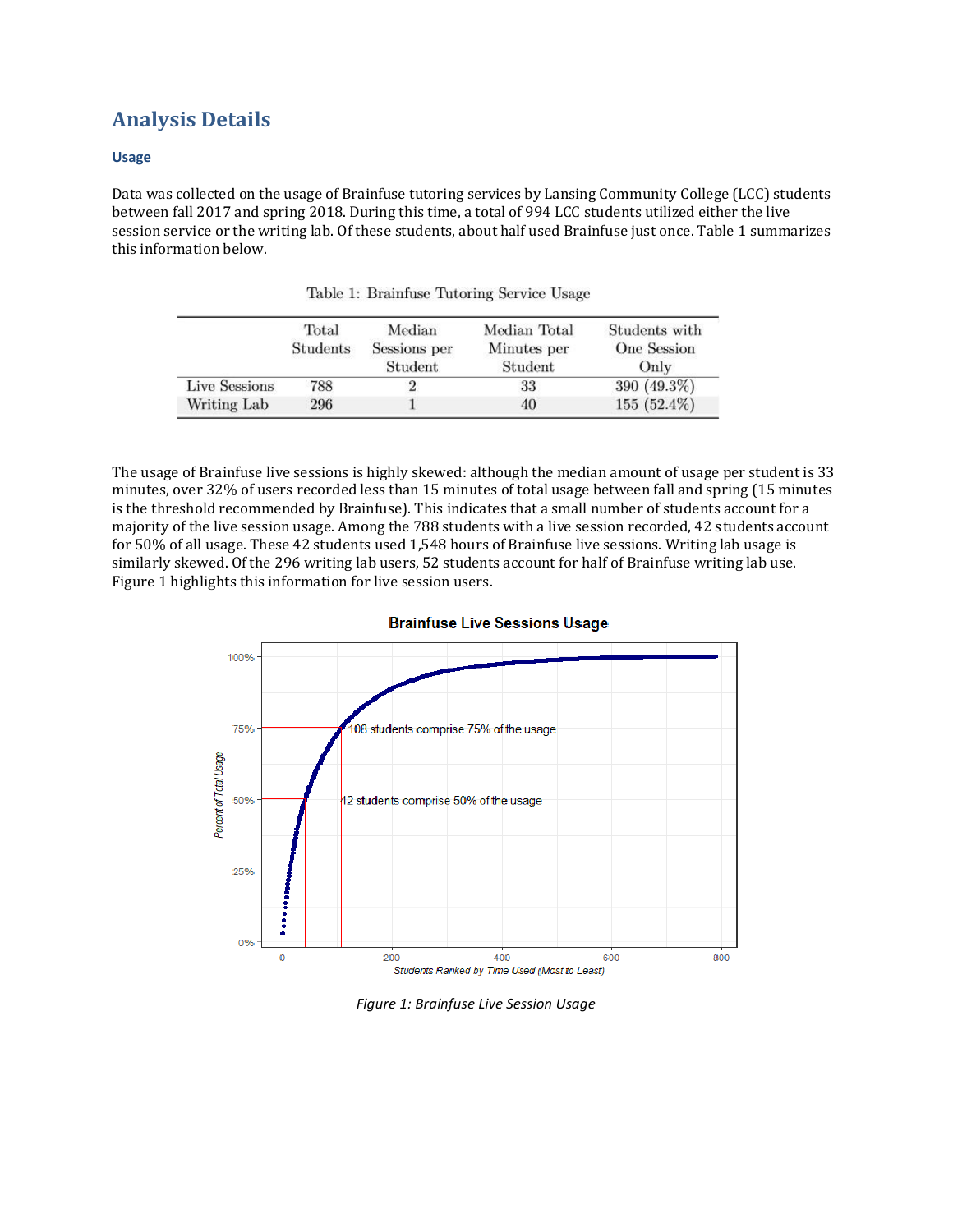Figures 2 and 3 show the weekly number of Brainfuse live sessions and writing lab sessions, respectively, from the beginning of the fall term through the end of the spring term (winter break is removed from the figures). Overall, the number of weekly Brainfuse sessions has been increasing throughout the academic year. Peaks in both live session and writing lab usage can be seen at the beginning of the spring term, with the writing lab having a second peak near the end of the spring term that likely coincides with final exam preparation.



**Weekly Brainfuse Live Sessions** 

*Figure 2: Brainfuse Live SessionUsage*



**Weekly Writing Lab Sessions** 

*Figure 3: Brainfuse Writing LabUsage*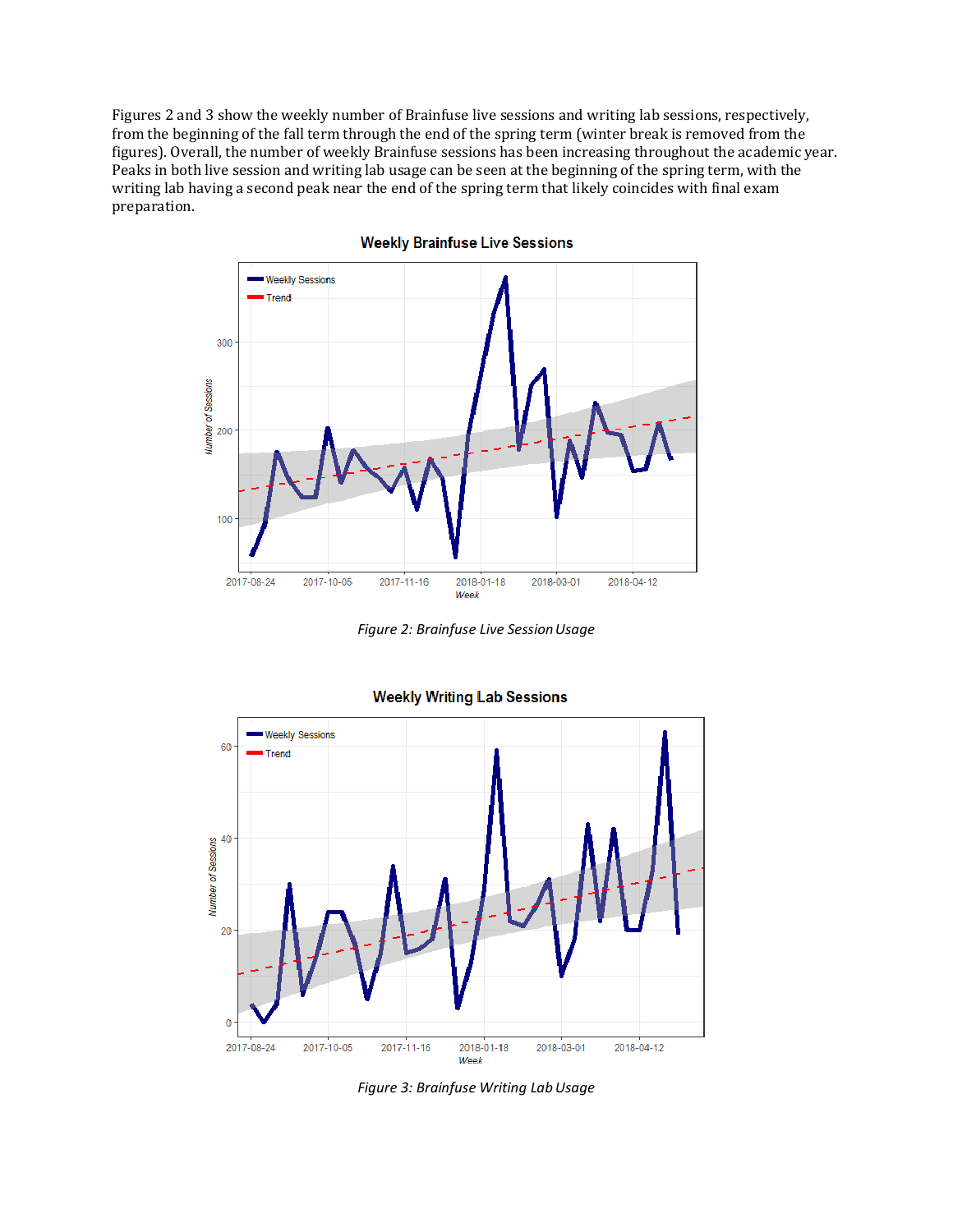Figure 4 shows Brainfuse usage by time of day and day of week. Specifically, it shows the total number of live sessions and/or writing lab sessions that occurred at a given time from the beginning of the fall 2017 term through the end of spring 2018. For example, between fall 2017 and spring 2018, over 125 Brainfuse sessions occurred on Mondays at 7:00PM. The area bounded by the light blue boxes represents the times of day the Learning Commons is open. In particular, about 55% of Brainfuse usage occurred during times when the Learning Commons was closed with heavy usage on Sundays.



## Brainfuse Sessions by Day of Week and Hour of Day

*Figure 4: Hourly Brainfuse Usage*

#### Student Success

The following section examines the relationship between Brainfuse use and student success. In order to follow the minimum usage threshold recommended by Brainfuse, students with less than 15 total minutes of Brainfuse use between fall and spring are NOT classified as Brainfuse users in the analysis below.

Table 2 shows the persistence rate of students from fall 2017, separated by the number of Brainfuse sessions they recorded in the fall term. A student is said to have persisted if they were enrolled at LCC in fall 2017 and subsequently attended in spring 2018. The students that utilized a Brainfuse tutoring service persisted at a higher rate than those that did not use Brainfuse.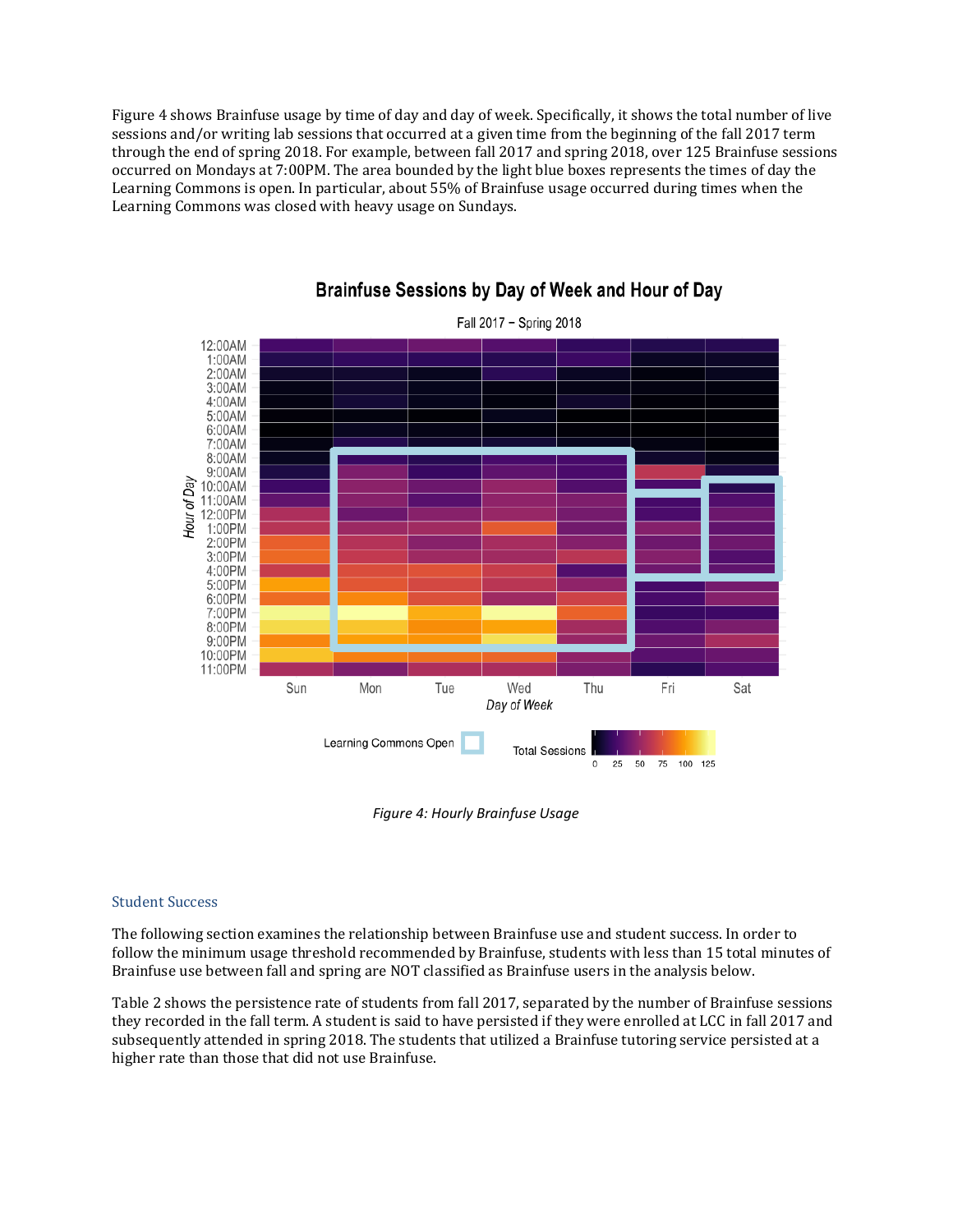|             | Students | Number Persisting Percent Persisting |       |
|-------------|----------|--------------------------------------|-------|
| None        | 13,407   | 9,548                                | 71.2% |
| Once        | 117      | 95                                   | 81.2% |
| Two or More | 245      | 215                                  | 87.8% |

Table 2: Persistence Rate by Brainfuse Usage

Figure 5 relates students' Brainfuse usage to course success. For each level of Brainfuse usage, Figure 5 shows the percentage of courses where those students obtained a given letter grade or higher. For example, students who recorded 2 or more Brainfuse sessions obtained a 3.0 or higher in 66.3% of their courses. The differences in course success rates presented in Figure 4 are not statistically significant.



### **Course Success by Brainfuse Usage**

*Figure 5: Brainfuse Usage and Course Success*

Table 3 contains the average GPA earned by students in their courses in fall 2017 and spring 2018. There is no statistically significant difference in the GPA earned by students that participated in a Brainfuse session and those that did not.